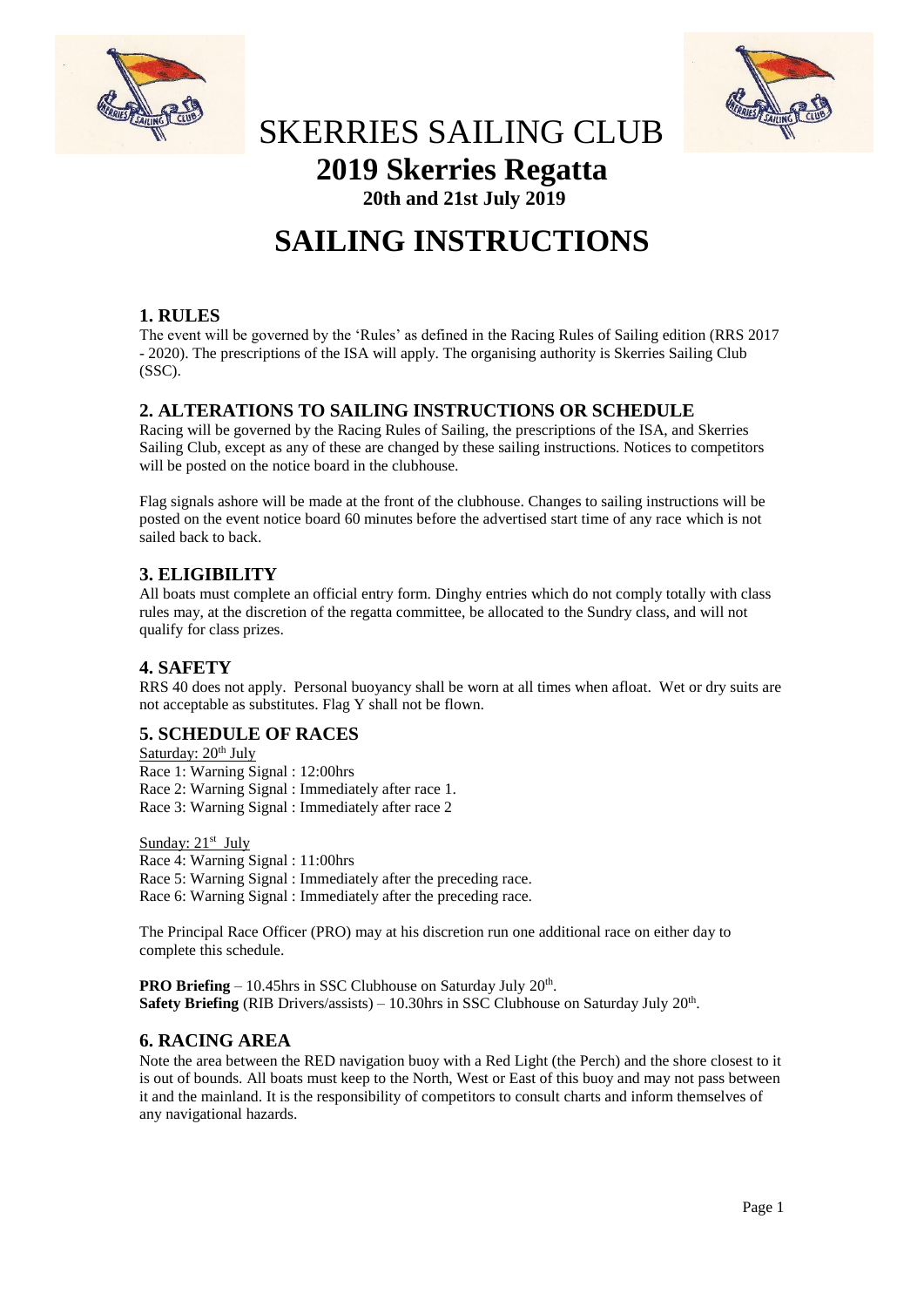## **7. MARKS**

The course marks will be large YELLOW buoys (Cruisers **may** have a RED weather and/or Leeward buoy and for Cruisers use **may** be made of SSC dedicated fixed marks – Channel 72 will be used to communicate cruiser courses). Start/Finish marks may be either a red buoy or a red & white pole.

At the discretion of the race officer, marks may be moved in order to maintain the course configuration. This will be indicated before the leading boat begins that leg of the course, by a mark boat displaying code flag 'C' and a red or green flag indicating movement of the mark to port or starboard. – **Minor alterations to the course** a movement of any mark up to 15 degrees and/or +/- 200m from its original position **will not be** signalled. Any changes in excess of these amounts will be signalled in accordance with RRS 33. This changes RRS 33.

## **8. COURSES**

The course may be laid as either an Olympic Course or as a Windward/Leeward course.

Olympic Course (code flag "O") Windward/Leeward (Code flag W)



Start –  $1 - 2 - 3 - 1 - 3 - 1 - 2 - 3$  – Finish Start –  $1 - 2 - 1 - 2 - 1 - 2$  Finish

In amendment to RRS 32 the course may be shortened for any reason at the discretion of the Race Officer provided at least 4 legs have been sailed of an Olympic course and 3 legs sailed of a Windward-Leeward course. Note – in this case Mark 3 to Finish Line is considered 1 leg.

**Cruisers** – Courses will be communicated via channel 72 prior to the warning signal for each race. **Note it is our intention to run 1 longer bay course on Sunday (all cruisers).**

## **9. THE START**

Races will be started using RRS 26, amended to a **3-minute** starting sequence (**except for cruisers which may use a 5-minute starting sequence on Sunday**), as follows:

| Signal          | <b>Flag and Sound</b>             | <b>Minutes before</b><br><b>Starting Signal</b> |
|-----------------|-----------------------------------|-------------------------------------------------|
| Warning         | Class flag; 1 sound               |                                                 |
| Preparatory     | P, I, U, or black flag; 1 sound   |                                                 |
| One-minute      | Preparatory flag removed; 1 sound |                                                 |
| <b>Starting</b> | Class flag removed; 1 sound       |                                                 |

The Warning signal and starting order will be as follows –

| Class         | <b>Warning Signal</b> |
|---------------|-----------------------|
| <b>Eboats</b> | Pennant 3             |
| Mermaids      |                       |
| GP14s         |                       |
| Sundry        |                       |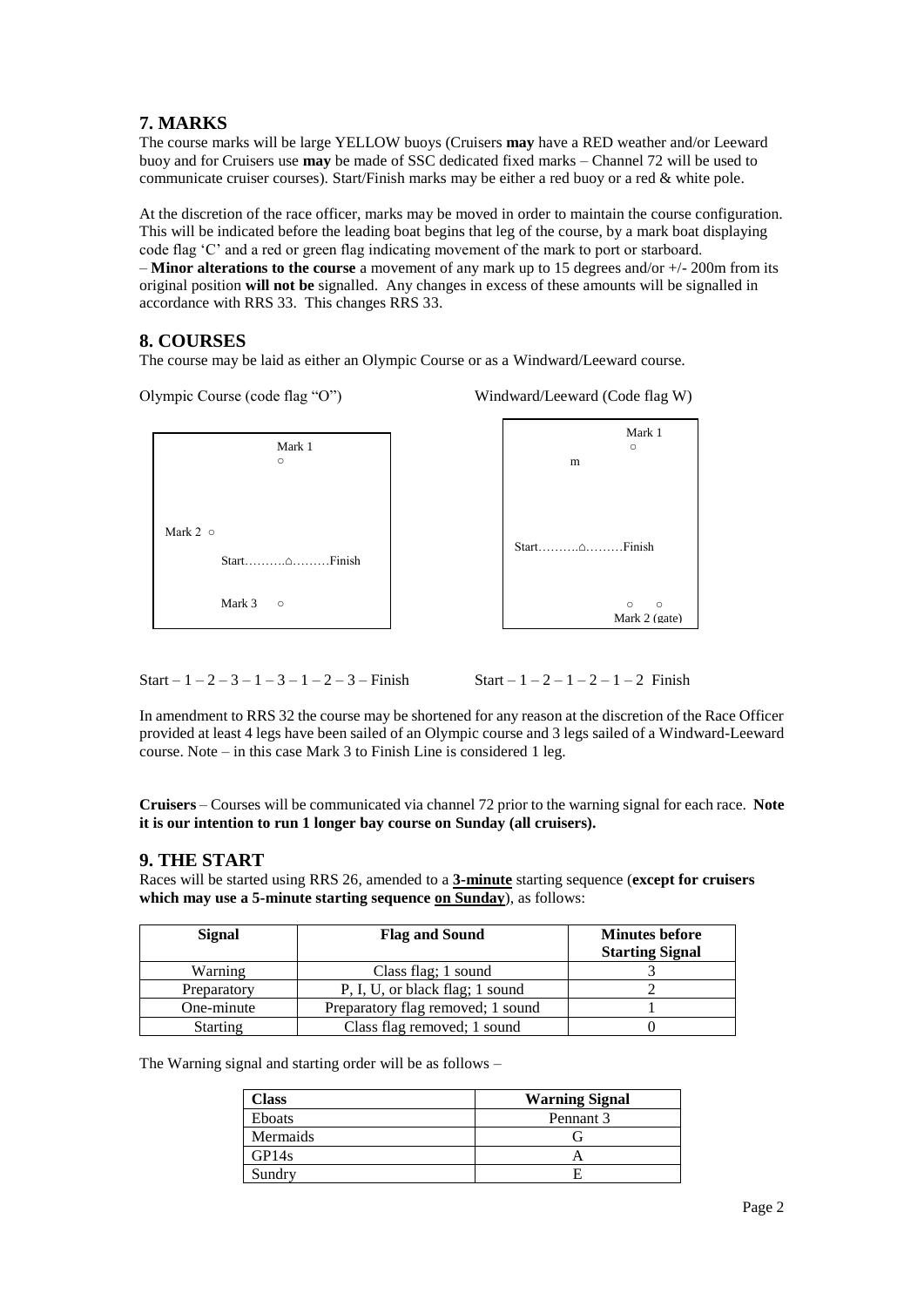**Sundry Dinghies** - All dinghies not listed above e.g. Fireballs, Lasers, Wayfarers, RS600, etc

A minimum of 5 boats in a class must register to be eligible for a separate start. Otherwise boats will be merged into Class 1.

#### **At the discretion of the Race Officer, this order may be amended and/or different classes may be amalgamated and started together**.

In the event of a general recall for a class start, that class will be moved to the back of the queue for a restart.

On Sunday, Cruisers will have one race and first sound signal will be at 10.45 and may be set a special longer course – this will be communicated on **channel 72 VHF** prior to the race start.

#### **10. START LINE**

The starting line will be that formed by the main mast of the main Committee boat and a Red Mark or a red/white stripped pole on a pin end anchored RIB. The main Committee boat will fly an orange flag. An Inner Limit Buoy may be laid approximately on the starting Line and, if so, no boat shall pass between the Inner Limit Buoy and the Committee Boat after her Warning Signal.

#### **Unless starting their class race a boat may not cross the starting line while other class starting procedures are in operation.**

#### **11. THE FINISH**

The finishing line will be that formed by a RED mark and a blue flag displayed on a finishing vessel.

## **Except when finishing, a boat may not pass between the main Committee boat and the Red Finishing Mark when the committee boat is displaying the Blue finish flag. Where finishing is at the main Committee boat the finishing line will be on the starboard side of the boat (per para 8 above).**

Should the Race Officer decide to shorten the course, the finish line may be between one of the Yellow course marks and a committee boat flying the Shortened course flag.

In addition to RRS 32 the course may be shortened for any reason by displaying flag F at a rounding mark with continuous sound signals. Boats shall round the mark and sail directly to the finish line to finish.

After the 1<sup>st</sup> boat has finished, the Race Officer may offer a finishing position to a boat still racing  $\&$  in last place. The position offered will be the number of boats ahead of it, both finished and still racing, plus 1. A boat is not obliged to accept such offer unless it is the last boat racing. The Race officer is not obliged to make such an offer.

A boat that accepts the place offered will immediately cease to race  $\&$  the race officer may repeat the process with the next preceding boat. The offer may be made via Rescue/Support boat personnel. This amends the definition of the word Finish.

#### **12. TIME LIMIT (Dinghy)**

In amendment to RRS 35 any boat failing to finish within 15 minutes of the leading boat of its class, in the same race, shall be scored 'Did not Finish'. The time limit for the leading boat on the race will be 2 hours.

#### **13. PROTESTS**

In addition to the obligations in RRS 61 protesting boats shall, after finishing, inform the Race Officer of the sail number(s) of boats protested against. Protests shall be written on forms provided by the Race Office, and lodged with the Race Office within 1 hour of the finishing time of the last race of the day. A schedule of Protest Hearings will be posted on the Official Notice Board. Protests will be held in the order of receipt as soon as possible.